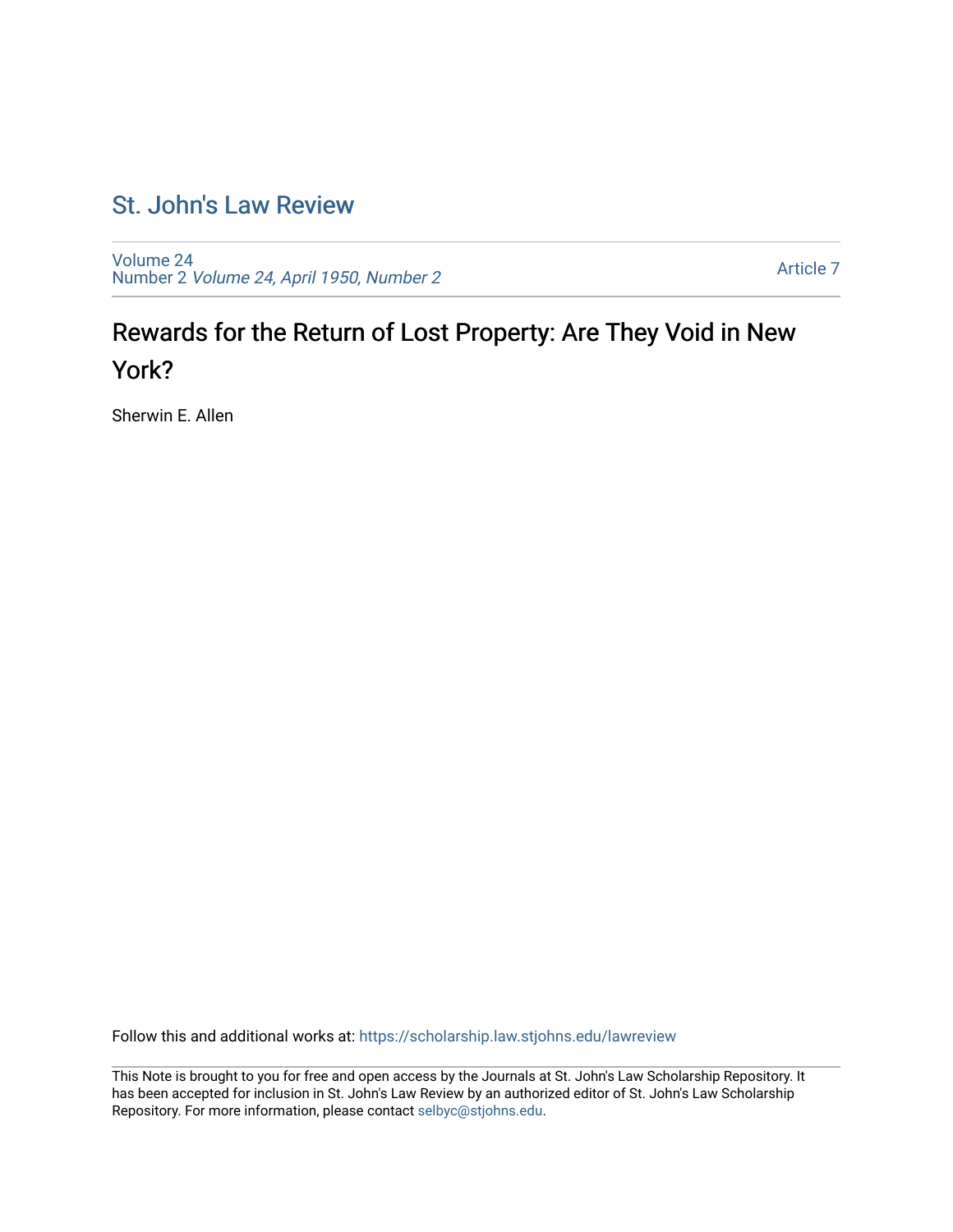## **REwARDs** FOR **THE** RETURN OF LOST PROPERTY: ARE THEY VoiD IN **NEW** YORK?

#### *Introduction*

The legal questions springing from offers of reward have occasioned much legal writing, and are the subject of a long line of decisions throughout the United States. However, a recent decision of the City Court of New York 1 presented an unprecedented view of the legal problem when the court denied the right of a finder of lost property to recover a reward offered **by** the owner for the return thereof, on the ground that since it is a criminal offense *not* to return lost property to the known owner,<sup>2</sup> the finder did no more than the law required. Under such circumstances, the court concluded, a return of the property to the owner could not be deemed an act sufficient to make the promise of reward binding on the owner.

At first blush this decision would appear to be a logical and conclusive application of established principles of contract law. Before commencing upon detailed analysis of the specific problem at hand, a brief review of the general principles of reward contracts will be treated.

### *Nature of Reward Contract*

The basis of the right to a reward is in the nature of a unilateral contract, consisting of a promise for an act. The promise is usually that of a sum of money or other compensation offered to the public generally for the performance of a designated  $act<sub>i</sub>$ <sup>3</sup> the method of its publication has no effect on its validity.4 The acceptance of the

177 Misc. 330, 30 N. Y. S. 2d 465 (Sup. Ct. 1941).<br>3 Shuey v. United States, 92 U. S. 73 (1876); Zwolanek v. Baker Mfg.<br>Co., 150 Wis. 517, 137 N. W. 769 (1912); Kinn v. First Nat. Bank, 118 Wis. 537, 95 N. W. 969 (1903); Umatilla County v. Estes, 105 Ore. 248, 208 Pac<br>761 (1922); RESTATEMENT, CONTRACTS § 28, illustration 1 (1933).<br>4 Zwolanek v. Baker Mfg. Co., 150 Wis. 517, 137 N. W. 769 (1912)

(orally); Ryer v. Stockwell, 14 Cal. 134, 73 Am. Dec. 634 (1860) (advertisement in newspaper).

**I** Rheinhauer v. DeKrieges, **188** Misc. 747, **67 N.** Y. **S. 2d** 211 **(N.** Y. City Ct. 1946). 2 N. Y. **PENAL** LAW § **1300,** which provides: **"A** person, who finds lost

property under circumstances which give him knowledge or means of inquiry<br>as to the true owner, and who appropriates such property to his own use, or<br>to the use of another person who is not entitled thereto, without having made every reasonable effort to find the owner and restore the property to

him, is guilty of larceny." This law has since been reinforced in New York City by amendment to the Administrative Code adopted in 1943, requiring finders of lost property exceeding ten dollars in value to deposit such property with police department within ten days after the finding thereof; violation or neglect to comply with this statute is made a misdemeanor. ADMINISTRATIVE CODE OF THE CITY OF NEW YORK § 435-4.1, added by Local Laws of N. Y. 1941, No. 65; repealed and reenacted by Local Laws of N. Y. 1943, No. 47. See Garramone v. Simmons,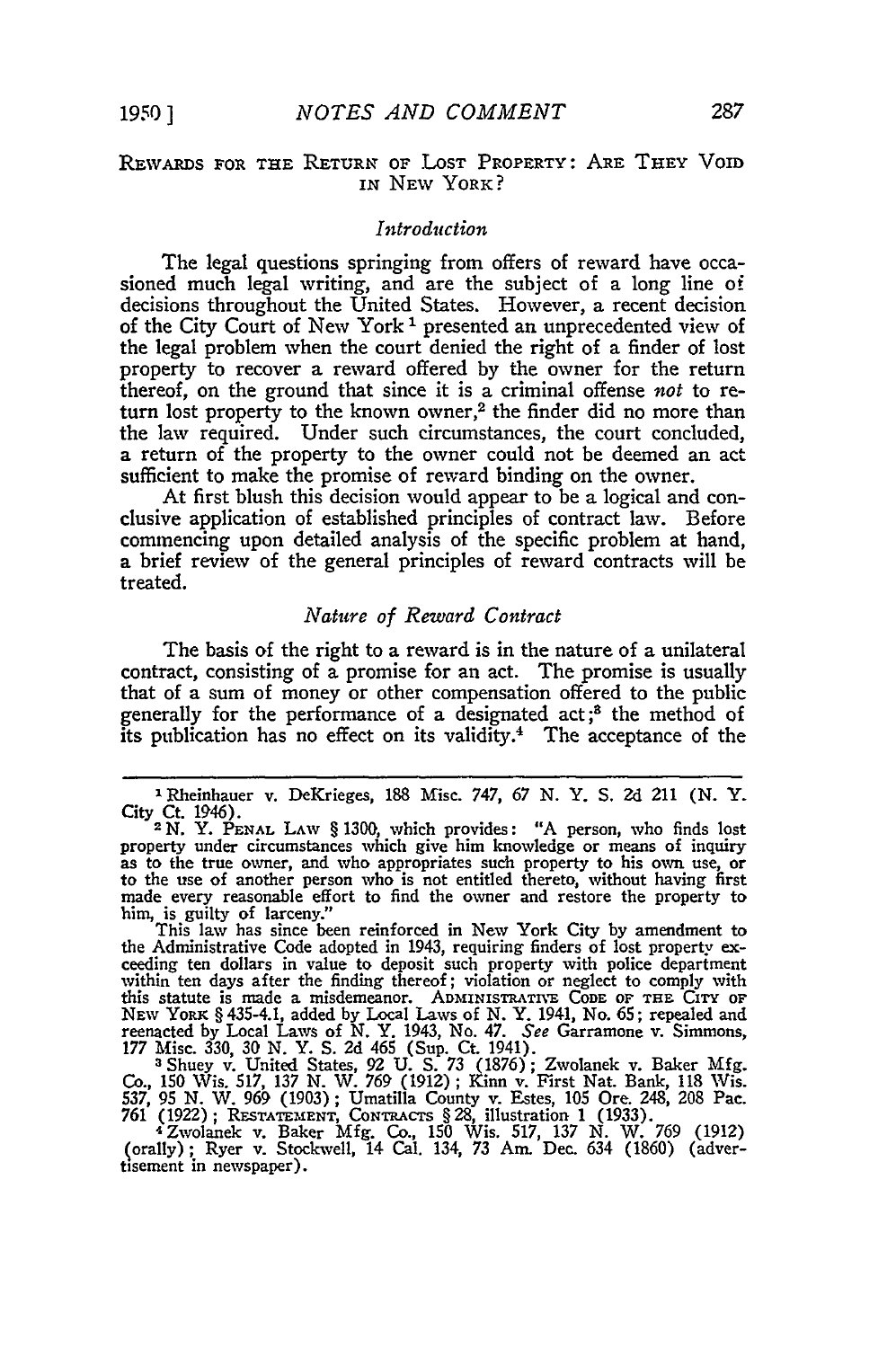offer is the act of performance of the service requested in the offer. Until accepted, the offer is a mere proposal, and is revocable before anything has been done in reliance thereon.<sup>5</sup> However, the offer can be revoked only in the manner in which it was made, or in some other manner which will give as much publicity as the offer did.<sup>6</sup> It is also well settled, at least so far as private rewards are concerned, that there can be no contract unless the offeree, when giving the desired service, knew of the offer of the reward and voluntarily acted with the intention of accepting such offer.<sup>7</sup> The reason for this is that the act may be equivocal, and therefore it is reasonable to require proof of knowledge and intent. An exception to this general rule is sometimes found where the reward is offered in public statutes, on the ground that such a reward is in the nature of a bounty, and that the principles of contract do not apply.8

As in the case of other contracts, a consideration is necessary to support the contract for a reward, and without it the contract is void and unenforceable.<sup>9</sup> The consideration for the promise is the act; performance of which the offeree was not already legally bound to do. The consideration which supports the reward contract is not benefit to the promisor. It is the trouble, inconvenience or detriment of the promisee incurred in reliance upon the promise when he has done some act which he was not legally bound to  $d_0$ .<sup>10</sup> However, where the offeree performs an act which he was already

<sup>5</sup> United States v. Conner, 138 U. S. 61 (1891) (repeal of statute offering reward); Shuey v. United States, 92 U. S. 73 (1876); McClaughry v. King.<br>147 Fed. 463 (8th Cir. 1906); Wilson v. Stump, 103 Cal. 255, 37 Pac. 151 (1894); Carr v. Mahaska County Bankers' Assoc., 222 Iowa 411, 269 N. W. 494 (1936). See Note, **107** A. L. R. 1085 (1937). **<sup>6</sup>**Shuey v. United States, 92 U. **S.** *73* (1876); Sears v. Eastern R. R.,

14 Allen 433 (Mass. 1867) **;** Sullivan v. Phillips, 178 Ind. 164, 98 N. E. 868 (1912); RESTATEMENT, **CoNTRACTS** § 43, illustration 1 (1933). See Note, **107** A. L. R. 1086 (1937); Payne v. Lautz Bros. & Co., 166 N. Y. Supp. 844 (City Ct. of Buffalo 1916), *aff'd,* 185 App. Div. 904, 171 N. Y. Supp. 1094

(4th Dep't 1918) *semble.*<br>
<sup>7</sup> Arkansas Bankers' Ass'n v. Ligon, 174 Ark. 234, 295 S. W. 4 (1927)<br>
Howland v. Lounds, 51 N. Y. 604 (1873); Fitch v. Snedaker, 38 N. Y. 248<br>
(1868): Sheldon v. George, 132 App. Div. 470, 116 **1900)** ; **RESTATEzeENT, CONTRACTS** §§ 53, 55. See Note, 53 A. L. R. 542 (1931). s Smith v. State, 38 Nev. 477, 151 Pac. 512 (1915) (reward offered by

Governor, pursuant to act of the Legislature); Clinton County v. Davis, 162 Ind. **60,** 69 N. E. **680** (1904) (reward offered in public statute) ; Choice v. Dallas, 210 **S.** W. *753* (Tex. Civ. App. 1919); *see* Broadnax v. Ledbetter, **100** Tex. 375, 377, 99 **S.** W. 1111, 1112 (1907).

**9** Presbyterian Church v. Cooper, 112 N. Y. 517, 20 N. E. 352 (1889) Young v. Hill, 67 N. Y. 162 (1876); Justice v. Lang, 42 N. Y. 162 (1870)<br>Harris v. Carter, 3 E. & B. 559, 118 Eng. Rep. 1251 (Q. B. 1854).<br><sup>10 Furman v. Parke 21 N. J. J. 310 (Sup. Ct. 1848): Ryer v. Stockwell.</sup>

14 Cal. 134 (1860) **;** Carlill v. Carbolic Smoke Ball [18931 1 Q. B. 256.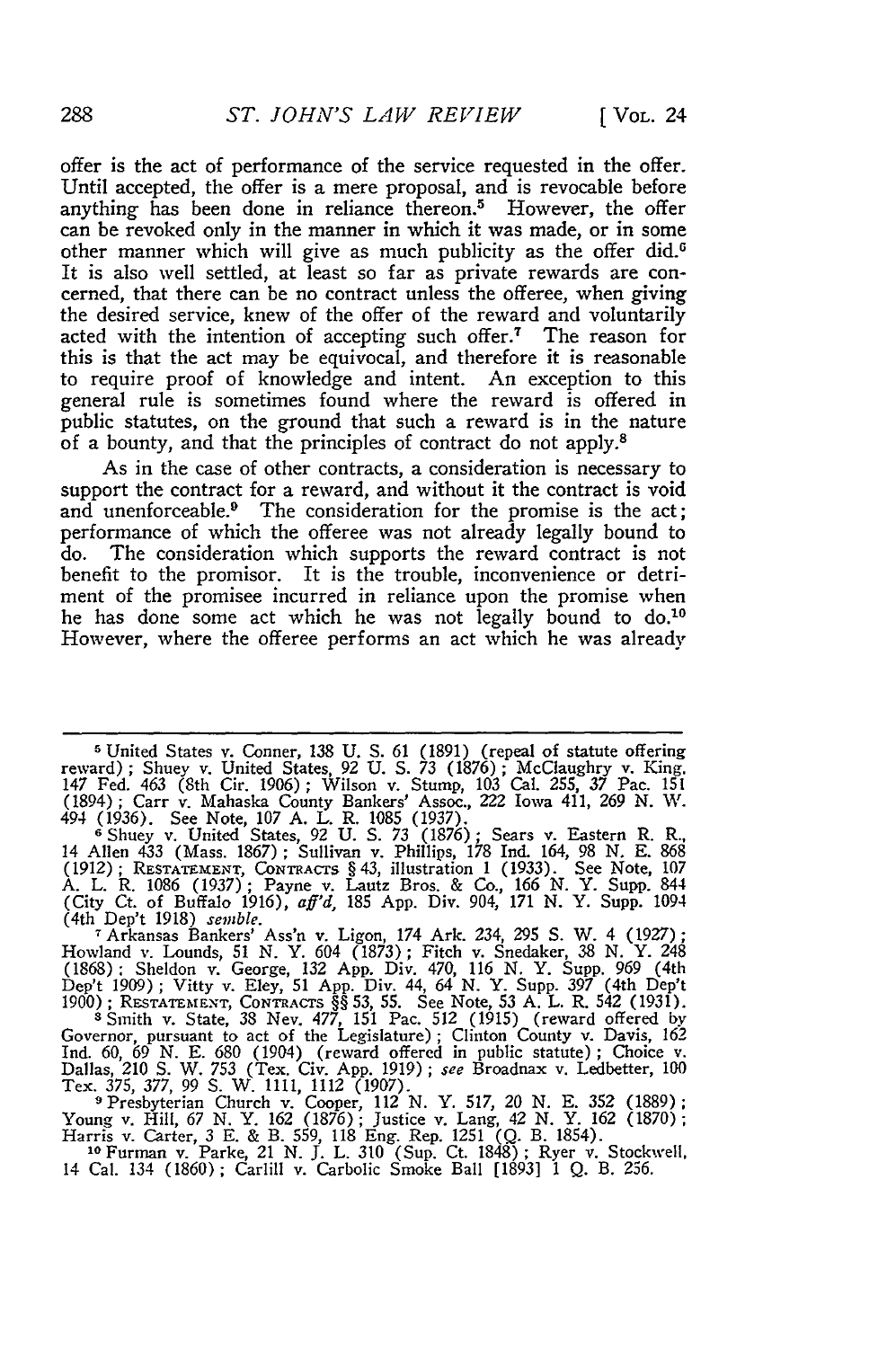ł.

bound to do, he sustains no legal detriment, and does not furnish a sufficient consideration for the promise made to him.<sup>11</sup>

It is this last mentioned element of the reward contract—consideration-with which we are primarily concerned in light of the case of *Rheinhauer v. DeKrieges,12* the pertinent facts of which follow.

## *The Principal Case*

On January 5th, 1940, the defendant inserted for publication in newspapers published and circulated in the City of New York, an announcement or advertisement, as follows: "Bracelet containing 24 marquise, 12 half-moon, 78 baguette, 30 pentagon, 436 round diamonds; lost New Year's Eve at Hotel Plaza: liberal reward. Whitehall 3-1336." Prior to publication of this advertisement, and on January 1st, 1940, the plaintiff found and lawfully acquired possession of the subject bracelet and preserved it in his possession until the true owner thereof could be ascertained and established. The plaintiff identified the defendant owner through the above mentioned advertisement, and returned the lost bracelet to the defendant who refused to pay the promised reward to plaintiff. This action, in the words of the court, was "an attempt by the plaintiff to have the court make a determination of what would constitute a 'liberal reward', and to render judgment for such amount." **13** The court found it uffnecessary to do either.

Relying on its interpretation of Section 1300 of the New York Penal Law and the Section 435-4.1 of the Administrative Code of the City of New York<sup>14</sup> the court held that no contract between plaintiff and defendant resulted. In dismissing the complaint the court said that, "... The plaintiff in this case did that and only that which was imposed on her as a duty pursuant to law and the performance of such an act or obligation constitutes no consideration to support a promise for the payment of a reward." **15**

Before going further, it should be recalled that the mere fact that the finder of lost property in the first instance obtained possession of such property lawfully, is no defense to a prosecution for larceny, when he subsequently wrongfully withheld or appropriated such property to his own use.<sup>16</sup> In other words, the finder of an unidentified article is not criminally liable for not performing the impossible act of returning it to the owner. But the duty does come into being when he receives knowledge of the true owner. By this reason-

**<sup>13</sup>***Id.* at **747,** 67 N. Y. S. **2d** at 212. **<sup>14</sup>**For text and discussion of these statutes, see note 2 *supra.*

**Is** 188 Misc. 747, 748, 67 N. Y. S. 2d 211, 213 (N. Y. City Ct. 1946). <sup>16</sup>**N.** Y. **PENAL** LAW § 1290(2).

**<sup>&</sup>quot;1** Smith v. Whilden, 10 Pa. 39, 49 Am. Dec. **572** (1848) ; Coleman v. Burr, 93 N. Y. 17 (1883); WHITNEY, CONTRACTS § 45 (4th ed. 1946); see note 9 *sup ra.* 12 188 Misc. 747, 67 **N.** Y. **S.** 2d 211 **(N.** Y. City Ct. 1946).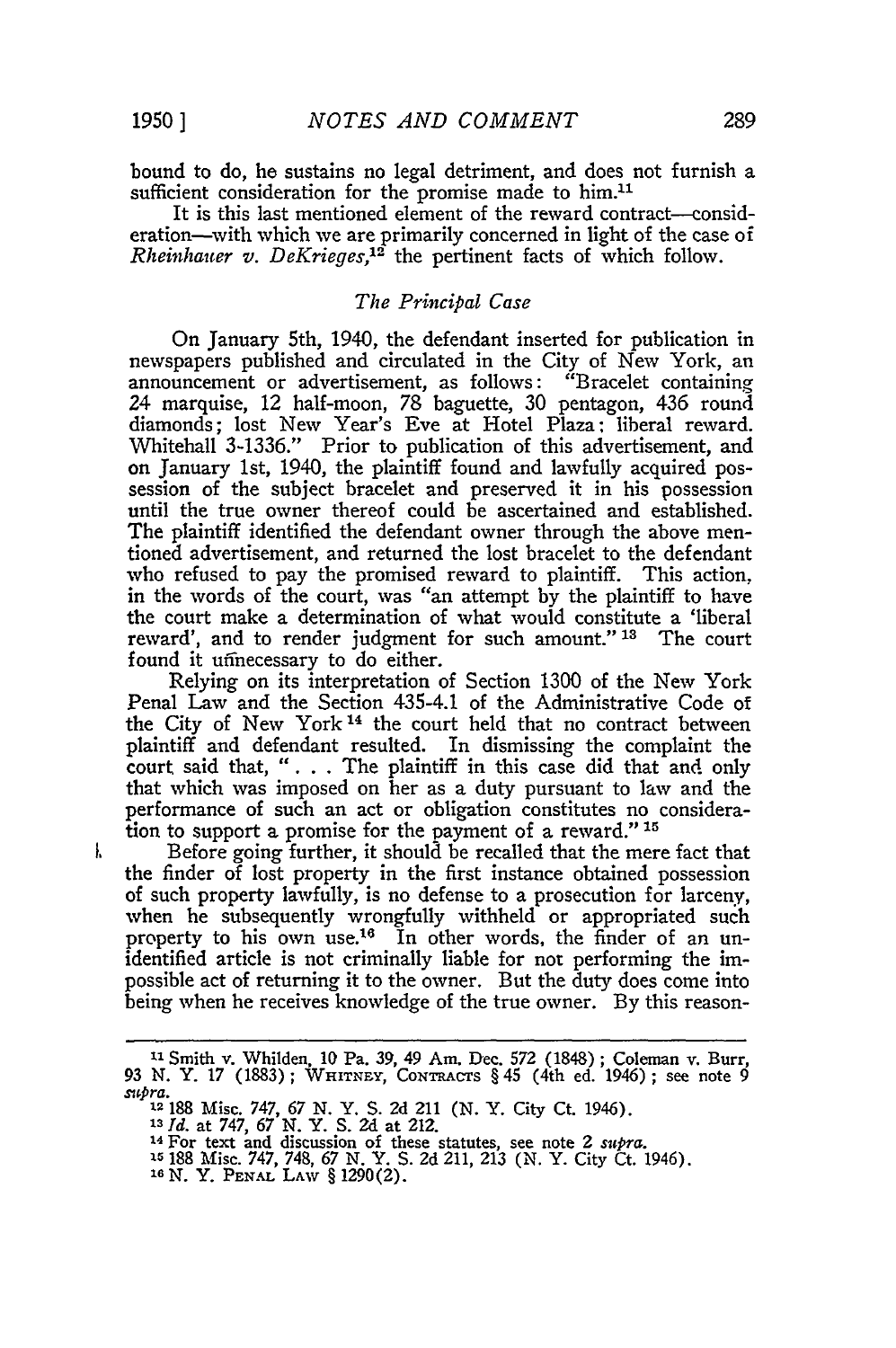ing it would appear to be conclusive that the act of returning a lost article to the true owner is an act required by law, and as such, the act cannot be a sufficient consideration for the offer of a reward.

But the decision in the *Rheinhauer* case, based as it is upon the court's interpretation of the Penal Law and the Administrative Code, is subject to sound objections.

Keeping in mind the general rule that a criminal statute is to be strictly construed, let us look at Section 1300 of the Penal Law. It is composed of two distinct parts or elements. The first part reads: "A person, who *finds* lost property under circumstances which *give* him knowledge or means of inquiry as to the true owner, . . **."** thus describing the class of persons to be affected by the statute by the circumstances of the finding. The next part reads; ". **.** . and who appropriates such property to his own use, or to the use of another person who is not entitled thereto, without having first made every reasonable effort to *find the owner and restore the property to him,* is guilty of larceny" (italics mine). The second element imposes a duty of performance upon the class of persons described in the first element. In other words, a person answering the description in the first part of this statute must perform the duty prescribed in the second part thereof, or be guilty of larceny. Obviously then, if a person does not fit the exact description of the first clause, he is not under any obligation to perform the duties prescribed in the second part.

Looking again to the first clause of the above section, we see that the person described is one who *finds* lost property under circumstances which *give* him knowledge or means of inquiry as to the true owner of that property. These circumstances of finding are described in the *present* tense. **By** necessary implication, therefore, the circumstances which give the finder knowledge as to the true owner must be circumstances *at the time of the finding* of lost property. Clearly then, the finder who acquires his knowledge of the true owner *after* he has found the property is not of the class of persons described in this part of the statute, and is not subject to perform the duties laid down in the subsequent part of Section 1300.

Without going any further, that is, without even inspecting the obligation imposed under the second clause, we can now see the patent error of the decision in the *Rheinhauer* case. At the time of the finding, the plaintiff in that case had no knowledge or means of inquiry as to the true owner. The fact that the plaintiff subsequently acquired such knowledge, through the defendant's advertisement, *several days later,* could not bring her within the provisions of Section 1300, which, as we have seen, applies only to knowledge at the instant of the finding. Thus, the plaintiff was never bound to perform the obligation stated in the latter part of that section. She was not bound **by** any legal obligations, and therefore, the court's finding that the plaintiff did only that which she was legally bound to do **by**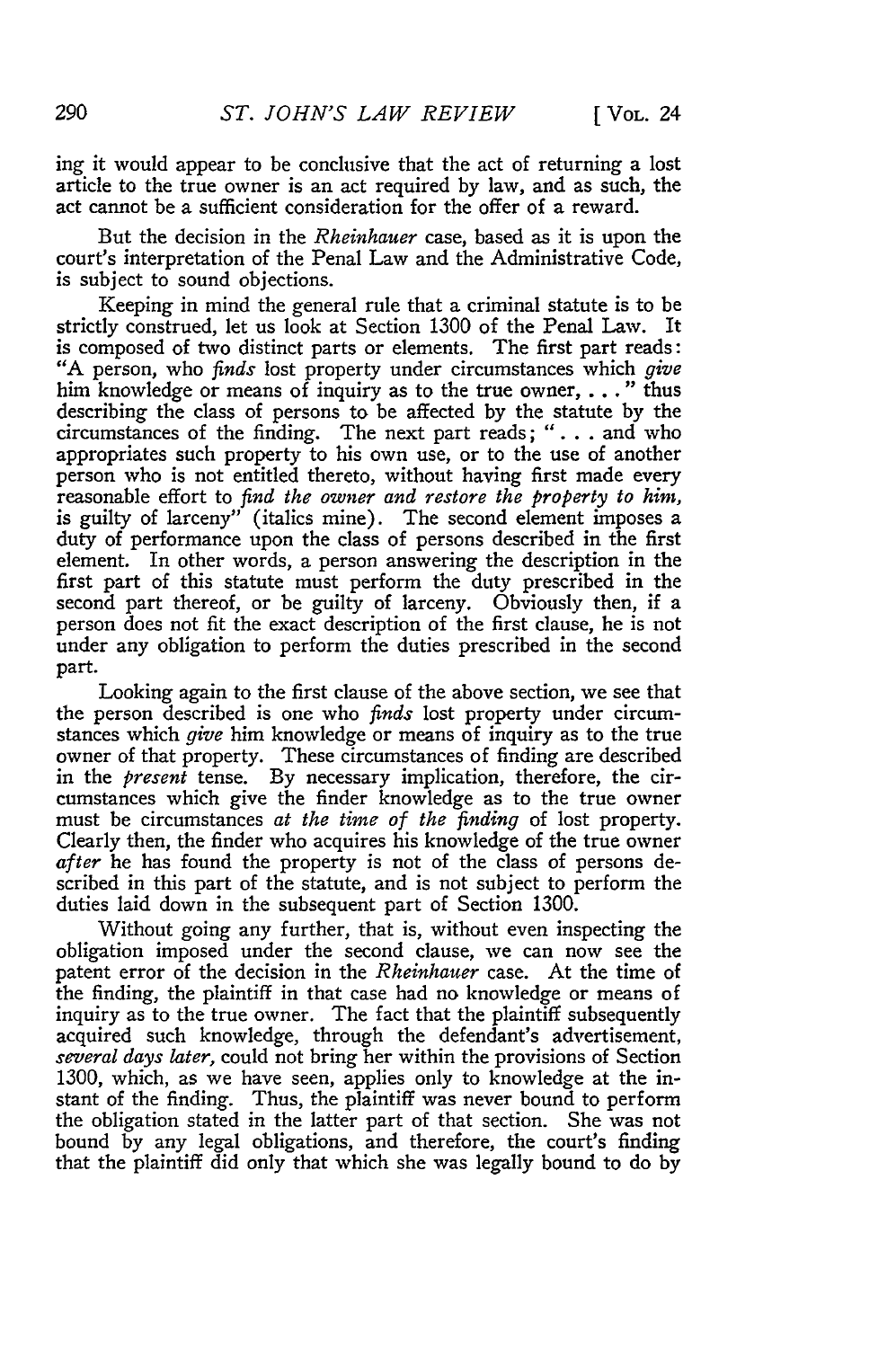the penal law and did not give consideration for the promised reward, is manifest error.

Now, for the purpose of seeing whether it is possible for a finder to enter into a binding and enforceable reward contract, even though he has knowledge of the owner at the time of the finding, let us further examine the exact nature of the obligation imposed on such a person by Section 1300 of the Penal Law.

The second element of this statute obligates the person described in the first element to make ". **.** . every reasonable effort to find the owner and *restore* the property to him, . . . " (Italics mine). To put it in a simpler form, the statute requires the person who has found lost property with knowledge of the owner to restore such property to the owner. The obligation thus imposed is to *restore* the property to the owner; the statute does not say that the finder must *return the property into the actual possession* of the owner. From this observation it is reasonable to assume that if the legislature had intended the latter meaning, they would have used the word "return" rather than the word "restore." The reasonableness of this interpretation can be clearly seen **if** we reflect on the following illustration. Suppose that B, a resident of the city of Buffalo, in this state, while visting in New York City, loses his wallet. A, a resident of New York City, innocently finds the wallet which is clearly identifiable as B's property from documents therein. Surely, in such circumstances, A would not be held guilty of larceny because he did not take an expensive trip of several hundred miles to return the wallet into B's possession. Rather A could *restore* the property **by** writing a letter to B, advising him that the wallet will be turned over to B upon his properly identifying himself as the owner.

**By** this reasoning, the finder can restore the property to the owner **by** several alternative methods, none of which amount to an actual return of the article, but all of which are a sufficient performance so as to discharge the finder from the obligation imposed on him **by** Section 1300 of the Penal Law. The finder can notify the owner in person, **by** telephone, telegraph, or **by** writing a letter, as well as **by** inserting an announcement directed to the owner in a local newspaper. In New York City, he may deposit the article with the property clerk of the police department, in accordance with Section 435-4.1 of the Administrative Code of that city. In regard to the last method of restoration, it is interesting to note that prior to the 1943 amendment making it mandatory to deposit lost property with the police department of New York City, the Supreme Court of New York held that a finder had only the duty to *report* the finding to the police department, not to deposit the property therewith.<sup>17</sup> Although not directly in point, this would seem to support the above construction that Section 1300 of the Penal Law does not require a return of the

**<sup>3.</sup>** Garramone v. Simmons, **177** Misc. **330, 30 N.** Y. **S. 2d** 465 (Sup. Ct. 1941). See note 2 supra.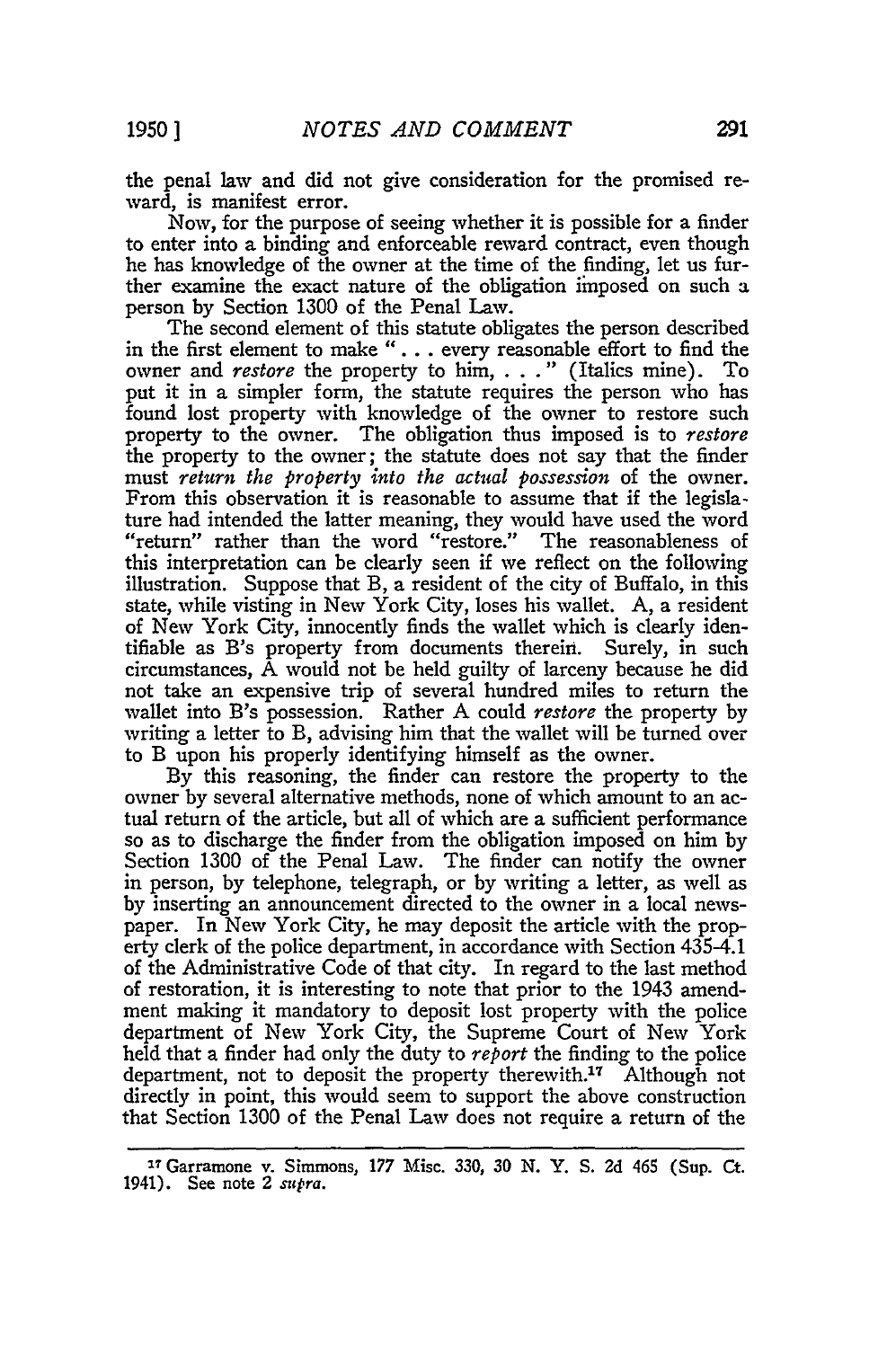property into the possession of the owner, since mere *notification* to the police certainly does not amount to an actual return to the owner.

Up to this point, we have seen that the finder is under a general duty to restore the property to the owner, that this general duty may be discharged by any one of several alternative methods, that the finder is at liberty to select any one of these methods, and finally that none of these methods of restoration amount to an actual return of the property into the possession of the owner.

From these observations, we may conclude that the act of *returning* as distinguished from restoring the lost property to the true owner, is an act not required of any finder by Section 1300 of the Penal Law; and, therefore, such an act is good consideration for an offer of reward notwithstanding that the finder had actual knowledge of the owner's identity at the time he found the lost property.

Assuming these observations to be correct, it is clear that the decision in the *Rheinhauer* case is incorrect and is not a true expression of the law in New York. *First,* the plaintiff in that case was not one of the class of finders upon whom Section 1300 of the Penal Law imposes its obligation, since the plaintiff did not have knowledge of the owner at the time she found the property. It was error to base the decision on that statute. *Second,* even if the plaintiff had been one of the class of finders referred to above, nevertheless, her act of *returning* the property to the defendant was an act not required by Section 1300 of the Penal Law. It was error, therefore, to hold that the plaintiff did not give sufficient consideration to support the defendant's promise of a reward.

In an attempt to clarify and justify the unforeseen harshness of its decision, the court distinguished the principal case, *where notice of identity of the owner comes to the finder* through the medium of the offer of reward *after* the property is already in the possession of the finder, from the case where, *acting upon an advertisement of this nature, lost property is sought after and found.* Of the latter type case the court said, ". **.** . an act not required of the finder is induced by the offer of reward, and, in acting upon such offer, a consideration results **. . .** " **18**

That performance of acts which differ, or are in addition to. the duty owed to the promisor or to the public, is sufficient consideration, is too well settled to require citation of authority. The real issue for determination is whether or not the finder in the first situation above stands in any different position, so far as consideration is concerned, than the finder who is induced to search for the property by the offer of reward. The writer's search reveals no case on all fours with the *Rheinhauer* case either in New York or in any state; therefore, the solution must be sought after by the process of deduction and induction from holdings of cases not directly in point.

**<sup>18</sup>**188 Misc. 747, 749, 67 N. Y. S. 2d 211, 213 (N. Y. City Ct. 1946).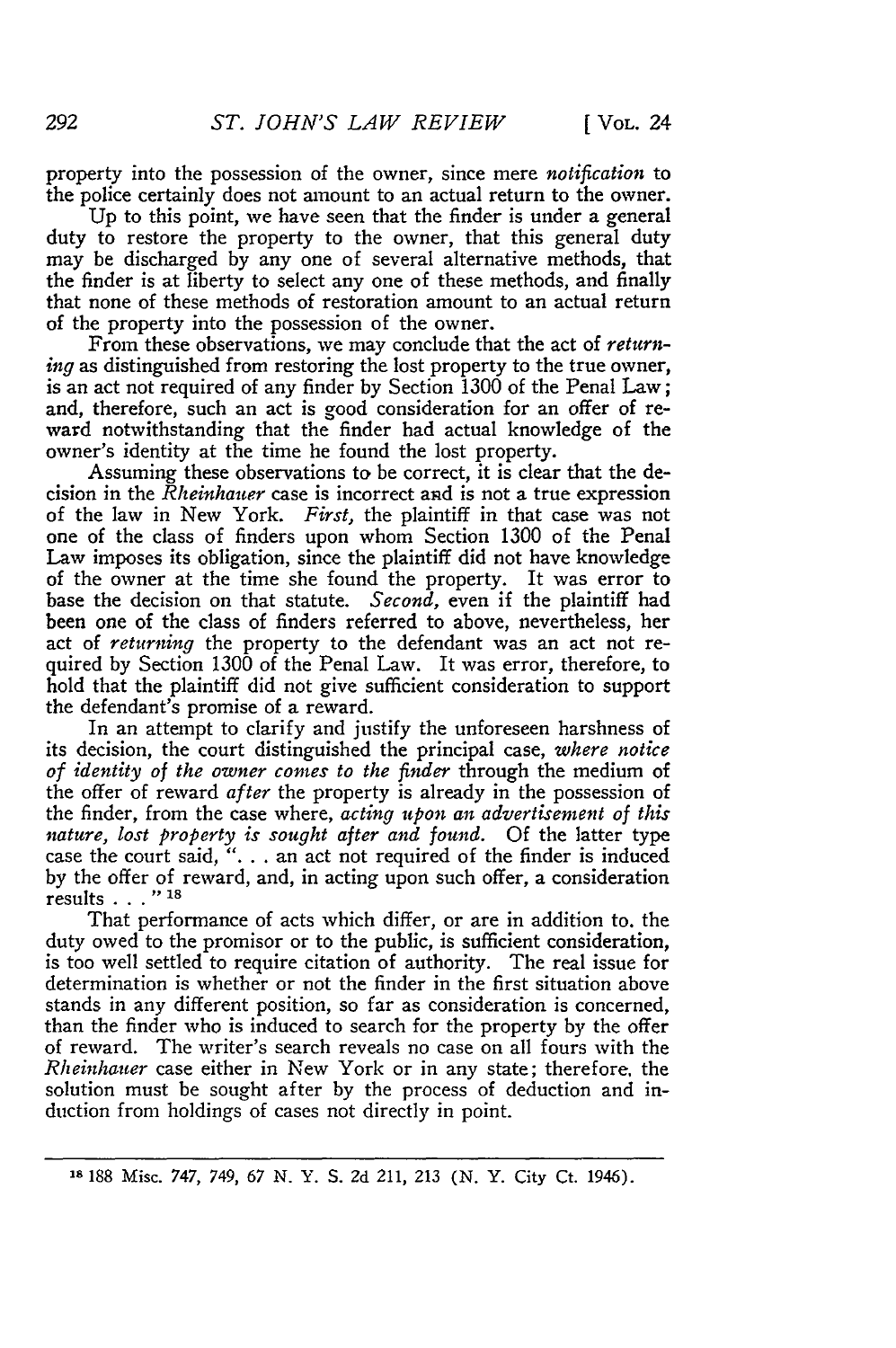In the case of *Pierson v. Norch,19* an action was brought to recover the amount of a reward for the return of lost property as advertised in a newspaper. The plaintiff had found the property on a railroad train. She made no inquiries as to the true owner, but returned the property after reading the defendant's public announcement. After granting judgment to the plaintiff on the ground that there was a valid and binding contract created between the parties, the court went on to make the following statements on the question of larceny of lost goods: "Under the circumstances the jury might have found . . . a dishonest intention to take and carry away the property; there would then have been a trespass or larceny; *but no want of care or earnestness or even an entire omission of inquiry would necessarily give to that act such a quality. If the plaintiff really found and took possession of the goods, believing them to be lost, and with a purpose to preserve and return them if possible to the owner, she was in condition to clain the reward upon complying with its terms."* **20** (Italics mine.) However, it must be borne in mind that the court's interpretation of larceny of lost articles in this case was based upon the common law. The predecessor to our present Section 1300 of the New York Penal Law, which defines the finder's duties, was not enacted until one year after the decision in the *Pierson* case. **<sup>21</sup>**

Nevertheless, we find support of the court's views in an opinion expressed by the Attorney General of New York. In regard to the present statute, he said, "Where the finder has knowledge or means of inquiry as to the true owner, he must make every *reasonable effort* to find the owner; . . .where knowledge or means of inquiry do not exist he should make *some effort* to locate the owner." **22** (Italics mine.) This statement seems to indicate that the finder of *unidentifiable* property is not guilty of larceny for not performing the impossible task of returning it; and that the mere retention and preservation of the property, with the manifest intent to retain it until the owner can be located, and to claim any offered reward, is not a crime.

From this it may reasonably be concluded that since the finder already has formed the intent to return the property upon identifying the owner, and the owner intends to give a reward for the return thereof by the very words of his advertisement, therefore, upon a return of the property there is mutual assent by both parties, and, notwithstanding the public duty imposed by the criminal law, a valid contract has been consummated.

The law does not completely overlook the morals of society. In fact the very statute now under consideration was obviously enacted as a legal threat to finders of lost property; a weapon with which

**<sup>1982</sup> N.** Y. 503 (1880).

**<sup>20</sup>***Id.* at 506.

**<sup>21</sup>**Laws of **N.** Y. 1881, c. 676, § **539. <sup>22</sup>**1934 Op. Atty. Gen. 101.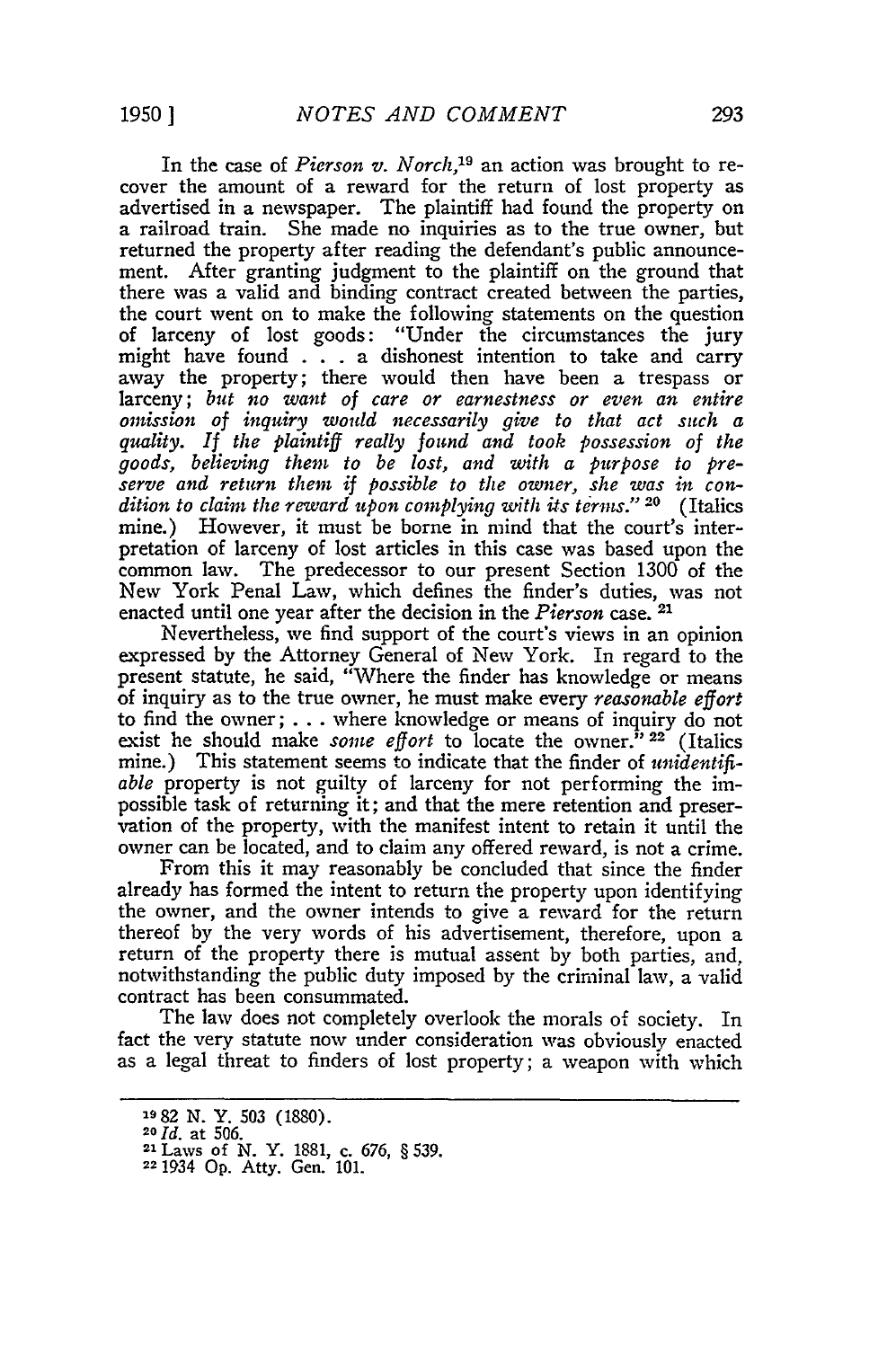to "prompt" such persons to perform their duty to their neighbors. It is equally clear that the owner of lost property offers a reward for its return as an inducement to the finder to return it though we may presume that the owner knows the finder is legally bound to return his property, he also knows that the finder might easily convert the property to his own use and skillfully avoid criminal prosecution therefor. The owner who publicly offers a reward for the return of his property intends it to be additional inducement to the finder to perform his legal and moral duty. The reward assures the owner of a return of his property forthwith; it assures him that there will be no delay, no civil or criminal actions, no trouble in speedily regaining possession of his property. With such a motive, with such clear intent, it cannot seem other than unjust to allow the owner boldly to deny any liability under the cover of a statute which has at its very core, a purpose to further promote a moral cause.

Unless and until there is a decision on this question **by** a court of last resort, the only speedy way to clarify the right to a reward is by state legislation. At least two states in the Union have taken such action. Both Iowa and Montana have criminal statutes requiring the finder of lost goods to return same to the known owner, similar to the Section 1300 of the New York Penal Law.<sup>23</sup>

These states have recognized the problem which can be raised **by** a seemingly perfect legal defense to a claim for reward, and have obviated this doubt **by** enacting statutory rewards. The Iowa statute provides: "Before restitution of the property **. . .** shall be made, the finder shall be entitled to ten per cent. upon value thereof." **24** The Montana statute entitles the finder of lost property to compensation for "all expenses necessarily incurred **by** him in its preservation, and for any other service necessarily performed **by** him about it, and to a reasonable reward for keeping it." 25

Such statutes have been held valid 26 and not inconsistent with the criminal statutes providing for restoration to the owner of the property by the finder.<sup>27</sup> Rather, the courts have held that the reward statutes are enacted for the laudible purpose of aiding people to find their lost property **by** *the benefit of a public search therefor,* and *must be considered beneficial. 28* In respect to the Iowa reward statute, the court said, " **. . .** (the statute) in effect declares it to be

*<sup>28</sup>Ibid.*

**<sup>23</sup>** IOWA CODE **ANN.** *§* 709.11 (1946); **MONTANA REV.** CODE **ANN.** § 94-2709 (1947). 24 IOWA CODE **ANN.** § 644.13 (1946) *; see* Flood v. City Nat. Bank of Clinton,

<sup>218</sup> Iowa 898, *253 N.* W. 509 (1934). **25 MONTANA** REv. **CODE** ANN. § 20.404 (1947) ; *see* Kirk v. Smith, 48 Mont.

<sup>489,</sup> **138** Pac. 1088 (1914). **<sup>26</sup>**Flood v. City Nat. Bank of Clinton, 218 Iowa 898, **253** N. W. **509** (1934)

<sup>(</sup>holding, among other things, that such a statute is not an unlawful depriva-**<sup>27</sup>***Ibid.*